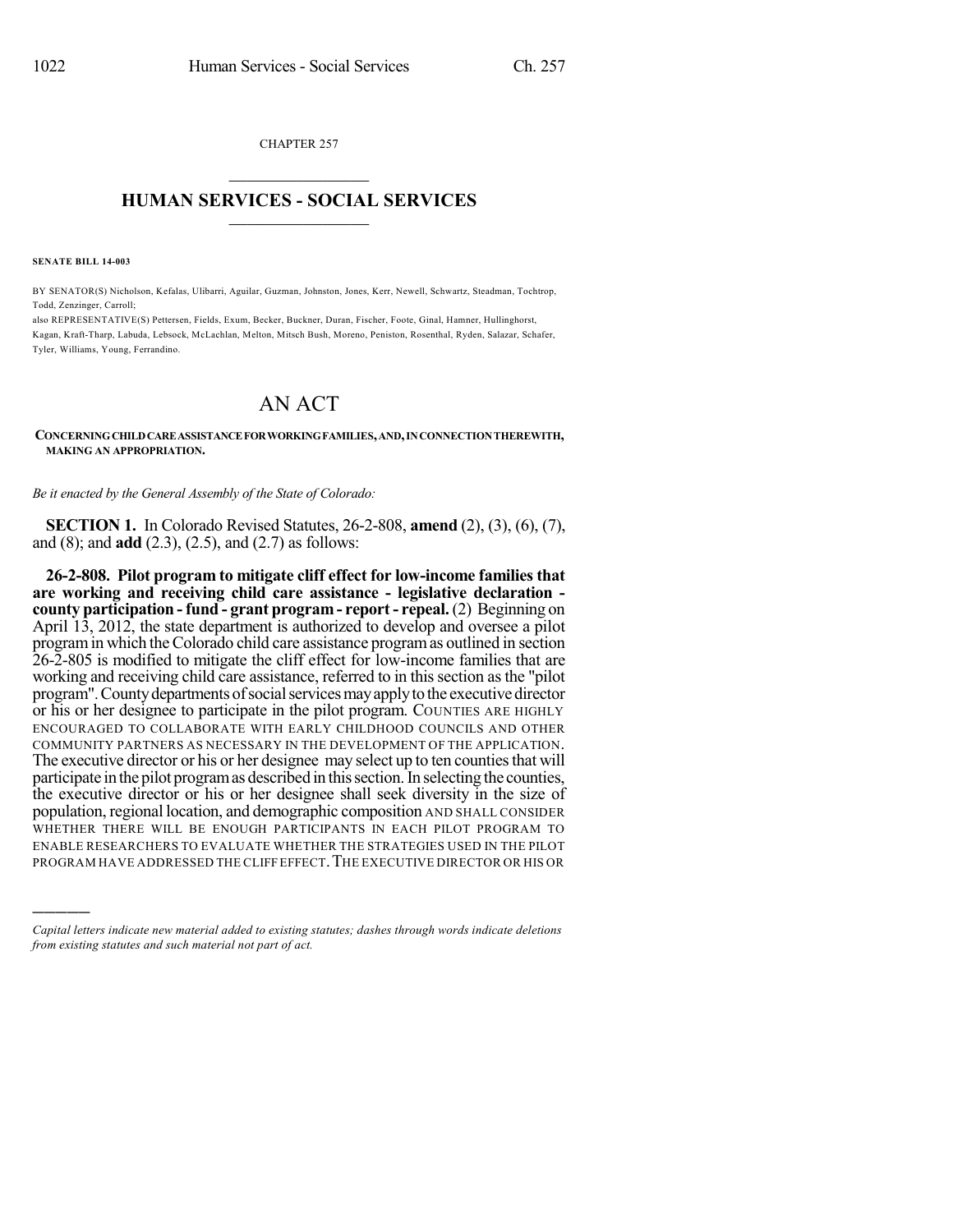HER DESIGNEE SHALL ENTER INTO A MEMORANDUM OF UNDERSTANDING WITH EACH COUNTY DEPARTMENT SELECTED TO PARTICIPATE IN THE PILOT PROGRAM. THE MEMORANDUM OF UNDERSTANDING GOVERNS THE IMPLEMENTATION OF THE PILOT PROGRAM IN THAT COUNTY, INCLUDING BUT NOT LIMITED TO HOW THE COUNTY DECIDES WHICH AND HOW MANY FAMILIES CAN PARTICIPATE IN THE PILOT PROGRAM.

(2.3) ACOUNTY DEPARTMENT SELECTED TO PARTICIPATE IN THE PILOT PROGRAM MAY APPLY TO THE STATE DEPARTMENT FOR A GRANT THROUGH THE GRANT PROGRAM CREATED IN SUBSECTION (2.7) OF THIS SECTION AND FUNDED THROUGH THE COLORADO CHILD CARE ASSISTANCE CLIFF EFFECT PILOT PROGRAM FUND, CREATED IN SUBSECTION (2.5) OF THIS SECTION. GRANT MONEYS MAY BE USED, AT THE COUNTY'S DISCRETION, TO COVER THE ADMINISTRATIVE COSTS OF PARTICIPATING IN THE PILOT PROGRAM AND THE COSTS OF PROVIDING CONTINUED BENEFITS TO FAMILIES PARTICIPATING IN THE PILOT PROGRAM. MONEYS RECEIVED THROUGH A GRANT PURSUANT TO THIS SUBSECTION (2.3) FOR A COUNTY'S ADMINISTRATIVE COSTS DO NOT AFFECT THE COUNTY'S BLOCK GRANT FOR CCCAP AND DO NOT AFFECT THECOUNTY'S MAINTENANCE EFFORTS FOR CCCAP.ACOUNTY IS NOT REQUIRED TO PROVIDE LOCAL MONEYS TO RECEIVE FUNDINGFROM THE STATE DEPARTMENT TO COVER ADMINISTRATIVE COSTS FOR PARTICIPATING IN THE PILOT PROGRAM.

(2.5) THERE IS CREATED IN THE STATE TREASURY THE COLORADO CHILD CARE ASSISTANCE CLIFF EFFECT PILOT PROGRAM FUND, REFERRED TO IN THIS SECTION AS THE "FUND",CONSISTING OF ANY MONEYS THAT MAY BE APPROPRIATED TO THE FUND BY THE GENERAL ASSEMBLY. THE MONEYS IN THE FUND ARE SUBJECT TO ANNUAL APPROPRIATION BY THE GENERAL ASSEMBLY TO THE DEPARTMENT OF HUMAN SERVICES TO PROVIDE GRANTS TO COUNTY DEPARTMENTS FOR THE PURPOSES SET FORTH IN SUBSECTION  $(2.3)$  OF THIS SECTION. THE STATE TREASURER MAY INVEST ANY MONEYS IN THE FUND NOT EXPENDED FOR THE PURPOSE OF THIS SECTION AS PROVIDED BY LAW. THE STATE TREASURER SHALL CREDIT ALL INTEREST AND INCOME DERIVED FROM THE INVESTMENT AND DEPOSIT OF MONEYS IN THE FUND TO THE FUND. ANY UNEXPENDED AND UNENCUMBERED MONEYS REMAINING IN THE FUND AT THE END OF A FISCAL YEAR REMAIN IN THE FUND AND SHALL NOT BE CREDITED OR TRANSFERRED TO THE GENERAL FUND OR ANOTHER FUND.

(2.7) THE STATE DEPARTMENT SHALL DEVELOP A GRANT PROGRAM AND AN APPLICATION PROCESS FOR COUNTY DEPARTMENTS TO APPLY FOR GRANTS FROM THE FUND.THE STATE DEPARTMENT MAY ADOPT RULES AS NECESSARY CONCERNING THE APPLICATION PROCESS AND THE ADMINISTRATION OF THE GRANT PROGRAM. THE STATE DEPARTMENT SHALL REVIEW APPLICATIONS AND DETERMINE WHICH APPLICATIONS WILL RECEIVE GRANTS AND THE AMOUNT OF EACH GRANT. THE GENERAL ASSEMBLY ENCOURAGES THE STATE DEPARTMENT TO DISTRIBUTE GRANT MONEYS AMONG THE COUNTIES IN A WAY THAT FAIRLY DISTRIBUTES THE MONEYS AMONG THE COUNTIES WITH VARYING POPULATIONS AND AMONG COUNTIES IN DIFFERENT REGIONS OF THE STATE.

(3) ACOUNTY HAS THE FLEXIBILITY TO DESIGN THE PILOT PROGRAM IN A MANNER THAT BEST ADDRESSES THE COUNTY'S SPECIFIC COMMUNITY NEEDS. IN DEVELOPING THE PILOT PROGRAM FOR THE COUNTY, A COUNTY MAY LIMIT PARTICIPATION IN THE PILOT PROGRAM TO A REASONABLE PERCENTAGE OF THE COUNTY'S CASELOAD FOR THE COLORADO CHILD CARE ASSISTANCE PROGRAM. A COUNTY MAY ALSO LIMIT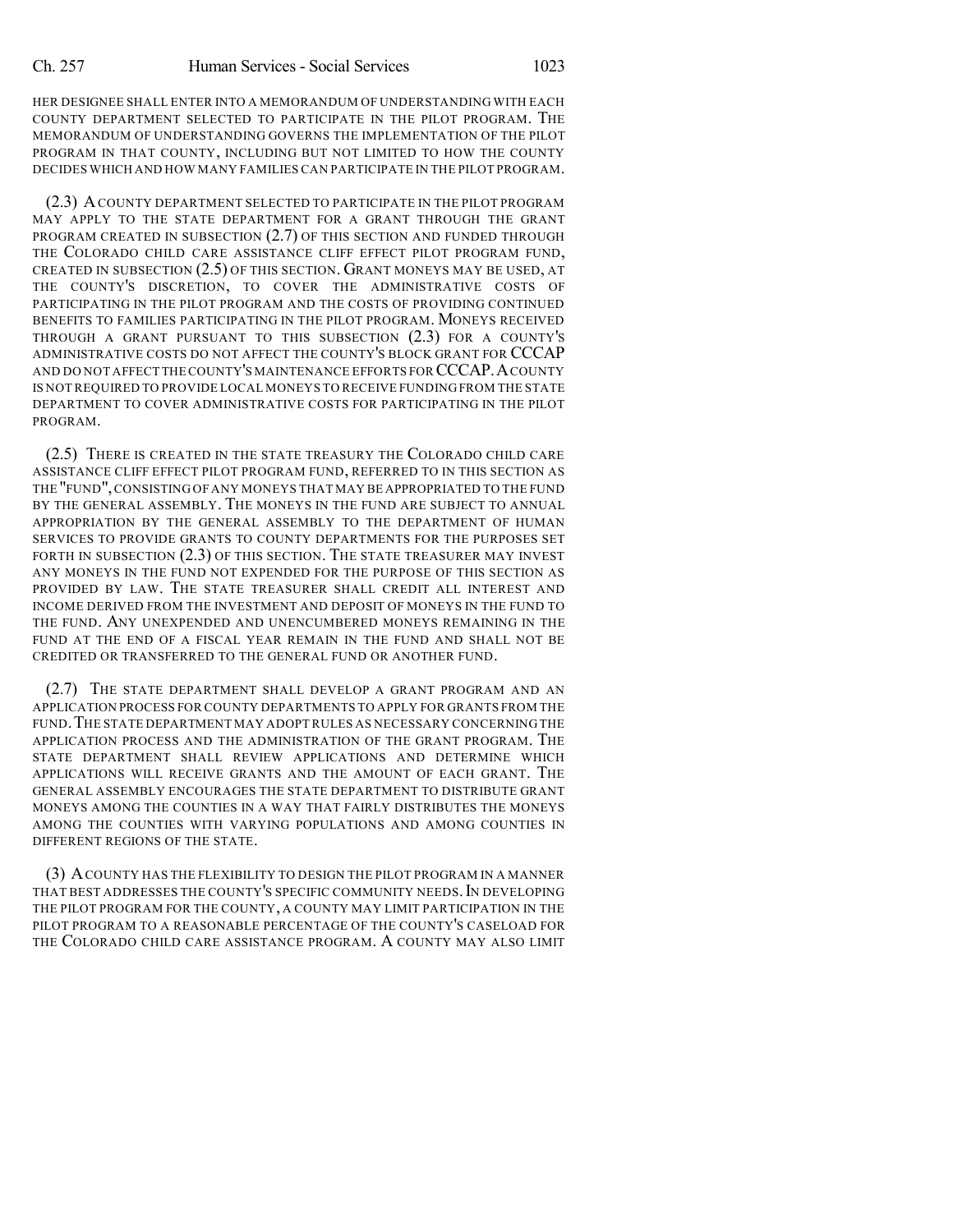PARTICIPATION IN THE PILOT PROGRAM TO FAMILIES WHO ENTER THE COLORADO CHILD CARE ASSISTANCE PROGRAM WITH CHILDREN WHO ARE THIRTY-SIX MONTHS OF AGE OR YOUNGER. Subject to available appropriations, a county that is participating in the pilot programshall continue to provide child care assistance for a period of up to two years for any person who has A GROUP OF PARTICIPANTS WHO HAVE been receiving child care assistance from the county and whose income exceeds the county-adopted income eligibility limit for the county's child care assistance program. The county shall require a parent who is receiving extended child care assistance to pay a series of incremental increases in the portion of the parental share of the child care costs on a scheduled basis based upon a formula established by the county; except that assistance shall not be provided if said income exceeds the maximum level for eligibility for services set by federal law for a family of the same size. The county shall work with the person to provide a gradual transition off of the child care assistance over a two-year period. Each county department shall set its own parental fee schedule and may consult with the state department on setting the parental fee schedule.

(6) A county may participate in the pilot program on and after July 1, 2012, and through  $J_{\text{t}}$ ,  $\frac{1}{2016}$  JUNE 30, 2019. A county shall operate the pilot program for at least two years. A county may apply to participate in the pilot program on or before January 1, 2014 2017. Each participating county SHALL IDENTIFY THE FAMILIES PARTICIPATING IN THE PILOT PROGRAM IN THAT COUNTY. THE STATE DEPARTMENT shall collect ALL data on the pilot program. and shall work with The state department to  $\sigma$  SHALL evaluate and report on the pilot program using measurable outcomes.

(7) (a) The state department shall compile the data submitted by the counties pursuant to subsection (6) of this section and submit a report on the pilot program with the state department's findings and recommendations to the house PUBLIC health and environment HUMAN SERVICES committee and to the senate health and human services committee, or any successor committees. THE STATE DEPARTMENT'S REPORT MUST INCLUDE, BUT NEED NOT BE LIMITED, TO THE FOLLOWING:

(I) THE NUMBER OF FAMILIES THAT PARTICIPATED IN THE PILOT PROGRAM, BY COUNTY AND STATEWIDE;

(II) THE NUMBER OF MONTHS THAT EACH FAMILY PARTICIPATED IN THE PILOT PROGRAM, BY COUNTY AND STATEWIDE;

(III) A SUMMARY AND ANALYSIS BY THE STATE DEPARTMENT OF THE REASONS WHY FAMILIES STOPPED PARTICIPATING IN THE PILOT PROGRAM, BY COUNTY AND STATEWIDE.

(b) THE STATE DEPARTMENT SHALL MAKE ITS REPORT ON THE PILOT PROGRAM AVAILABLE TO THE PUBLIC ON ITS WEB SITE AND THROUGH OTHER ELECTRONIC MEANS. The state department shall submit its report TO THE COMMITTEES on or before October 1, 2015 2019.

(8) This section is repealed, effective July 1, 2016 2020.

## **SECTION 2. Appropriation - adjustments to 2014 long bill.** (1) In addition